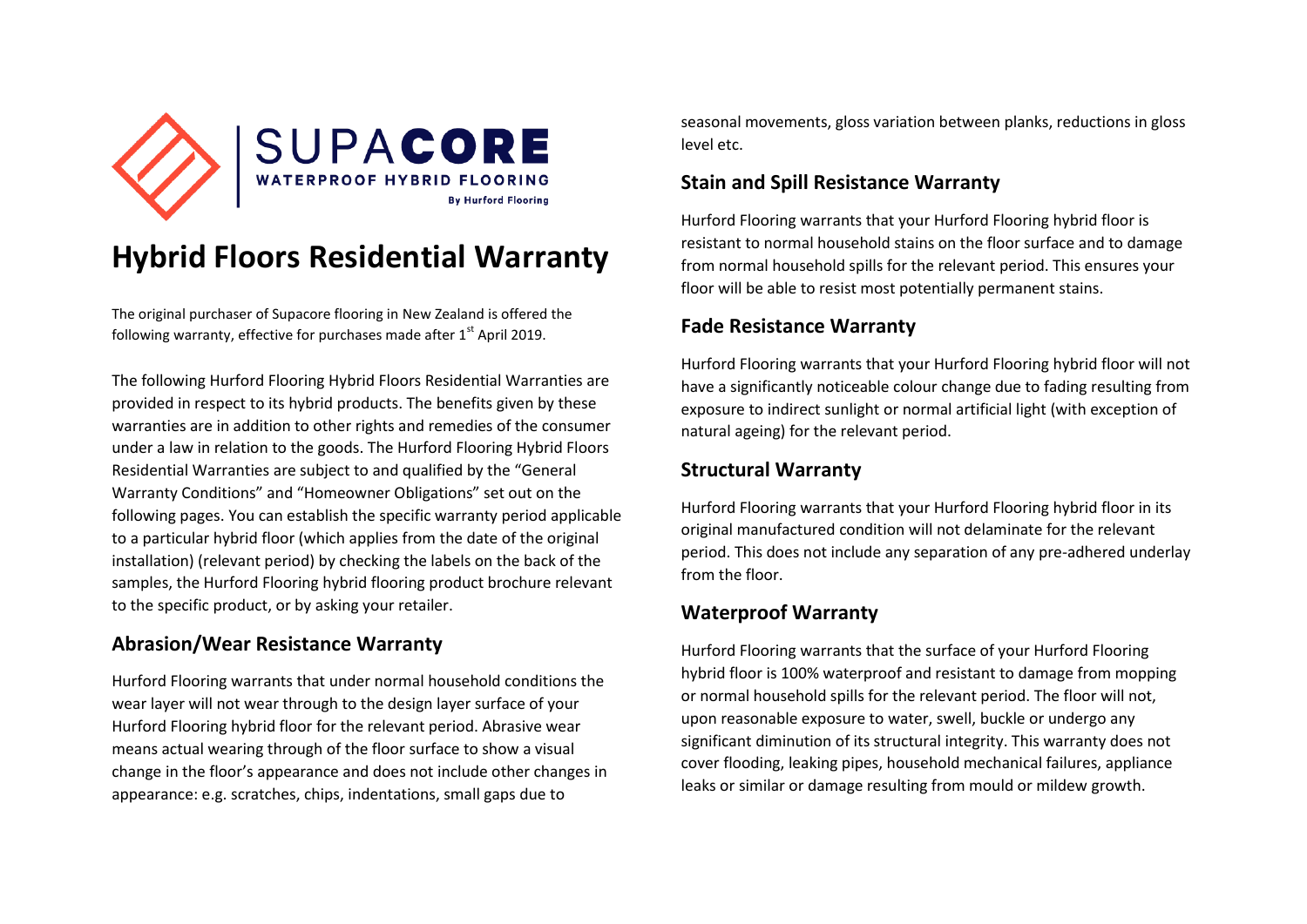#### **Free from Manufacturing Defects Warranty**

Hurford Flooring warrants your Hurford Flooring hybrid floor in its original manufactured condition shall be free from manufacturing defects for the relevant period, including defects which after time cause an abnormal change in the floor such as early wear.

#### **Consumer Warranties**

Our goods come with warranties that cannot be excluded under the Consumer Law. You are entitled to a replacement and refund for a major failure and compensation for any other reasonable foreseeable loss or damage. You are also entitled to have the goods repaired or replaced if the goods fail to be of acceptable quality and the failure does not amount to a major failure.

#### **General Warranty Conditions**

These Hurford Flooring Hybrid Floors Residential Warranties apply only:

• In New Zealand;

• To the original purchaser of the floor or in the case of a builder or developer the owner of the residential home 6 months after purchase of the floor;

• To floors installed in accordance with the Hurford Flooring installation instructions set out in leaflets in the boxes and on our website at www.hurfordflooring.co.nz;

- To new, first quality flooring in its original installation; and
- To floors used indoors in a residential home, excluding areas/room with built in drains (e.g. showers).

These warranties relate solely to residential uses. For details of Hurford Flooring Hybrid Floors Commercial Warranties, please ask your retailer or Hurford Flooring account manager. Lifetime coverage (where applicable)

is defined as the life of the floor from the date of installation. The Hurford Flooring Hybrid Floors Residential Warranties are not transferable. Hurford Flooring reserves the right to refuse a claim under the Hurford Flooring Hybrid Floors Residential Warranties for flooring that is installed where a reasonable inspection of the flooring before installation would have identified the fault.

## **Hurford Flooring Hybrid Floors Residential Warranties do not cover:**

- Damage due to improper installation or improper maintenance, application of improper cleaning agents, methods, mishaps or damage caused by failing to carry out proper routine maintenance
- Damage arising due to the floor being exposed to extreme cold (under 0°C) or extreme heat (over 55°C), excessive direct sunlight, weather or improper humidity in the environment or installation over subfloor heating (other than in strict accordance with the installation recommendations).
- Damage directly associated with exposure to excessive moisture (either to the surface or water/ moisture trapped beneath the floor).
- Damage resulting from mechanical stress, accidents, abuse (being any use considered unreasonable given the normal and expected use of floor in a residential home), sand, stones, dragged objects, heavy furniture, castor wheels, dropped items, burning, flooding, cutting, smoke, exposure to very hot substances (other than most food or beverage spillages) or chemicals or industrial products (other than recommended cleaning products).
- Damage caused by risks covered by a generally available home owner insurance policy.
- Improper alterations to the original manufactured product. Alterations, repairs, refinishing or reinstallation to the original product will void any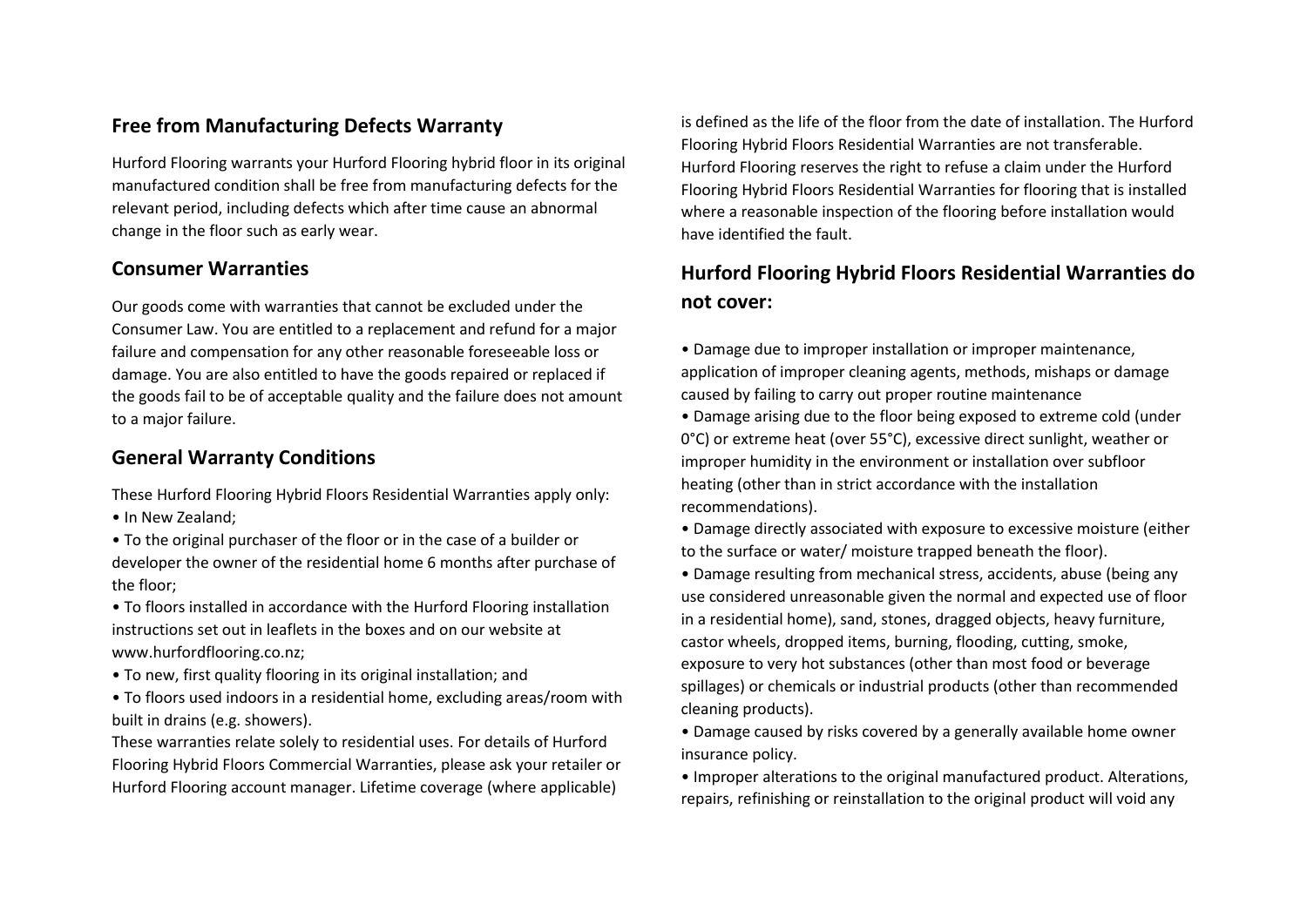and all warranties.

• Failure due to structural changes in the subfloor, settling of the building or an uneven subfloor that has not been adequately levelled (+/- 3mm over 2000mm).

• Labour charges associated with any rectification work. In some cases, reasonable labour costs may be considered, at the sole discretion of the authorised Hurford Flooring representative.

#### **If your floor fails to perform?**

If any part of your Hurford Flooring hybrid floor fails to perform in accordance with any of the Hurford Flooring Hybrid Floors Residential Warranties, Hurford Flooring will supply, free of charge, the following percentage (in quantity) of an order for replacement Hurford Flooring hybrid floor of the same or of comparable quality to replace the affected area of the floor through your original retailer (or another retailer in your area nominated by Hurford Flooring) equivalent to:

#### **25 Year Residential Warranty**

| Year in which the claim is made, | Percentage: |
|----------------------------------|-------------|
| calculated from date of          |             |
| installation:                    |             |
| Year 1 to 5                      | 100%        |
| Year 6 to 10                     | 70%         |
| Year 11 to 15                    | 40%         |
| Year 16 to 20                    | 20%         |
| Year 20-25                       | 10%         |

#### **10 Year Light Commercial Warranty**

| Year in which the claim is made,<br>calculated from date of<br>installation: | Percentage: |
|------------------------------------------------------------------------------|-------------|
| Year 1 to 2                                                                  | 100%        |
| Year 3 to 4                                                                  | 70%         |
| Year 5 to 6                                                                  | 40%         |
| Year 7 to 8                                                                  | 20%         |
| Year 9-10                                                                    | 10%         |

You will be responsible to pay the retailer the balance of the flooring and installation costs.

In relation to claims made under the Hurford Flooring Hybrid Floors Residential Warranties Hurford Flooring will not reimburse or pay for installation, underlay, your time associated with making the claim, the cost of cleaning, repainting, accommodation, expert advice, obtaining quotations, moving or replacing furniture, equipment or fittings or the disposal of flooring, underlay or packaging.

#### **Home Owner Obligations**

In addition to you complying with the other conditions which apply to the Hurford Flooring Hybrid Floors Residential Warranties, in order to obtain and maintain your coverage under the Hurford Flooring Residential Warranties, you must:

• Keep proof of purchase in the form of a receipt, bill, invoice or statement from the retailer, showing the price you paid for the flooring and the date of its purchase, together with proof of installation date. You must also demonstrate the floor is still at the original installation site.